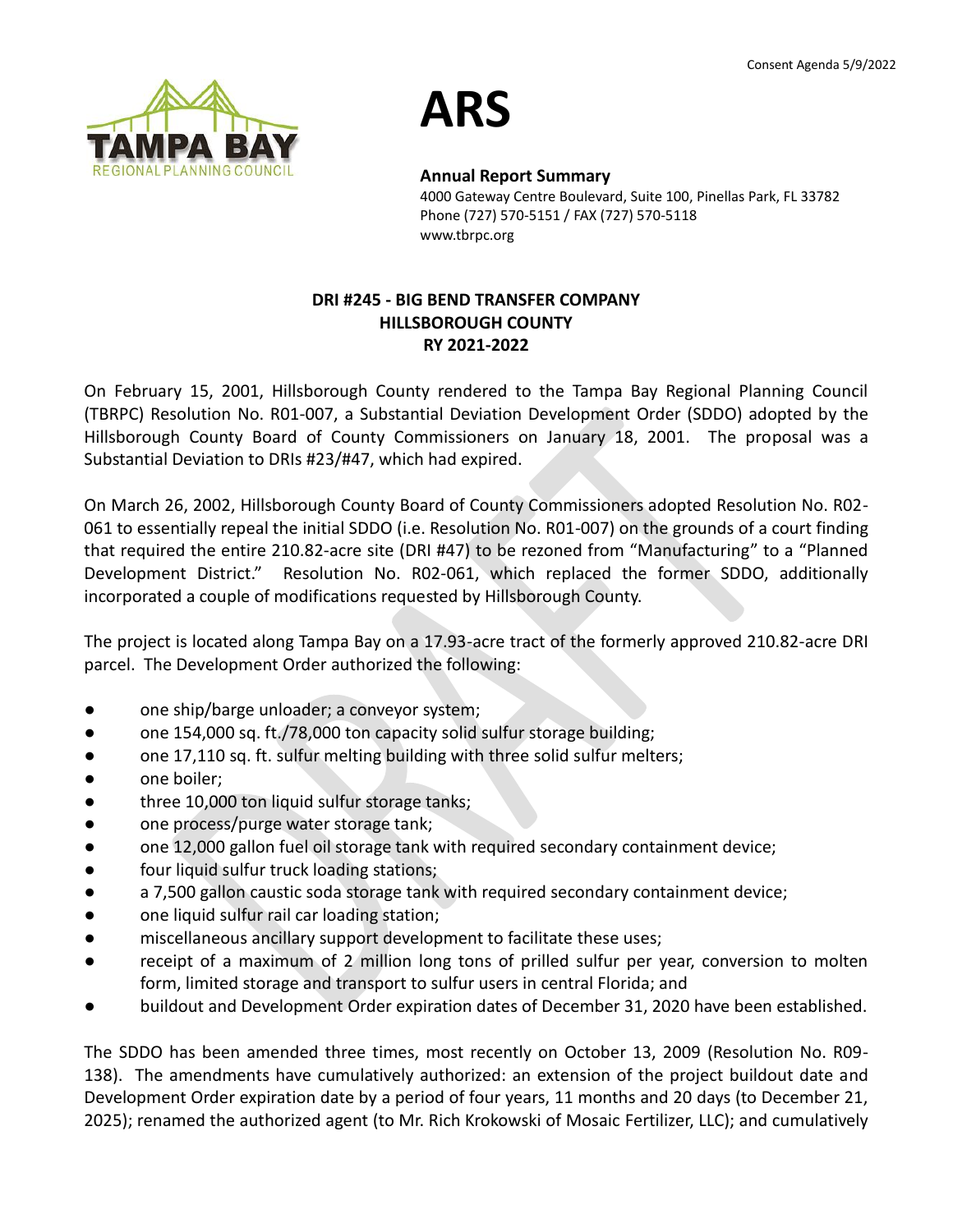

# **ARS**

#### **Annual Report Summary**

4000 Gateway Centre Boulevard, Suite 100, Pinellas Park, FL 33782 Phone (727) 570-5151 / FAX (727) 570-5118 www.tbrpc.org

extended the development commencement date and the date by which the Developer must "dedicate two acres for construction of a fire station, or donate cash for an equivalent amount" by a period of 14 years, 11 months and 20 days (each to March 16, 2019). The members/partners were comprised of Big Bend Transfer Co. LLC, CF Industries Inc., Mosaic Fertilizer, and IMC Big Bend Inc. However, as was reflected in the RY 2010-11 Annual Report, the Developer has reported that CF Industries, Inc. has withdrawn from the partnership/joint venture as will be reflected in a future Development Order amendment.

On September 10, 2021, Hillsborough County authorized the following extensions made in accordance with Section 252.363, F.S.:

- ➔ Construction Commencement Date December 20, 2023;
- ➔ Mitigation Date (Land or Cash Donation) December 20, 2023
- ➔ Buildout Date September 30, 2030
- ➔ Development Order Expiration Date December 11, 2028

### **PROJECT STATUS**

*Development this Reporting Year:* No development activities occurred during the reporting period.

*Cumulative Development:* on-site development activity is limited to the rehabilitation of 1,658 LF of existing seawall in RY 2016-17 in order to prevent further erosion. A second seawall rehabilitation project is currently under construction as the existing shoreline was experiencing severe erosion. No other development activities have been initiated and/or completed.

*Projected Development:* no specific development activity has been identified for the next reporting year.

### **SUMMARY OF DEVELOPMENT ORDER CONDITIONS**

- 1. In accordance with Condition III.G., the Developer has reported that no solid sulfur was received during the reporting year.
- 2. The Developer provided a summary of the required quarterly surface water quality monitoring of the onsite stormwater ponds conducted in accordance with Condition III.L.3. The summary of results from the June 22, 2021, August 17, 2021 & October 12, 2021 were all provided within *Exhibit D* of the RY 2021-22 Annual Report. Additionally, samples were collected in "*late March 2022"* but the "*results were not available for the* [RY 2021-22] *Annual Report*." As required, the